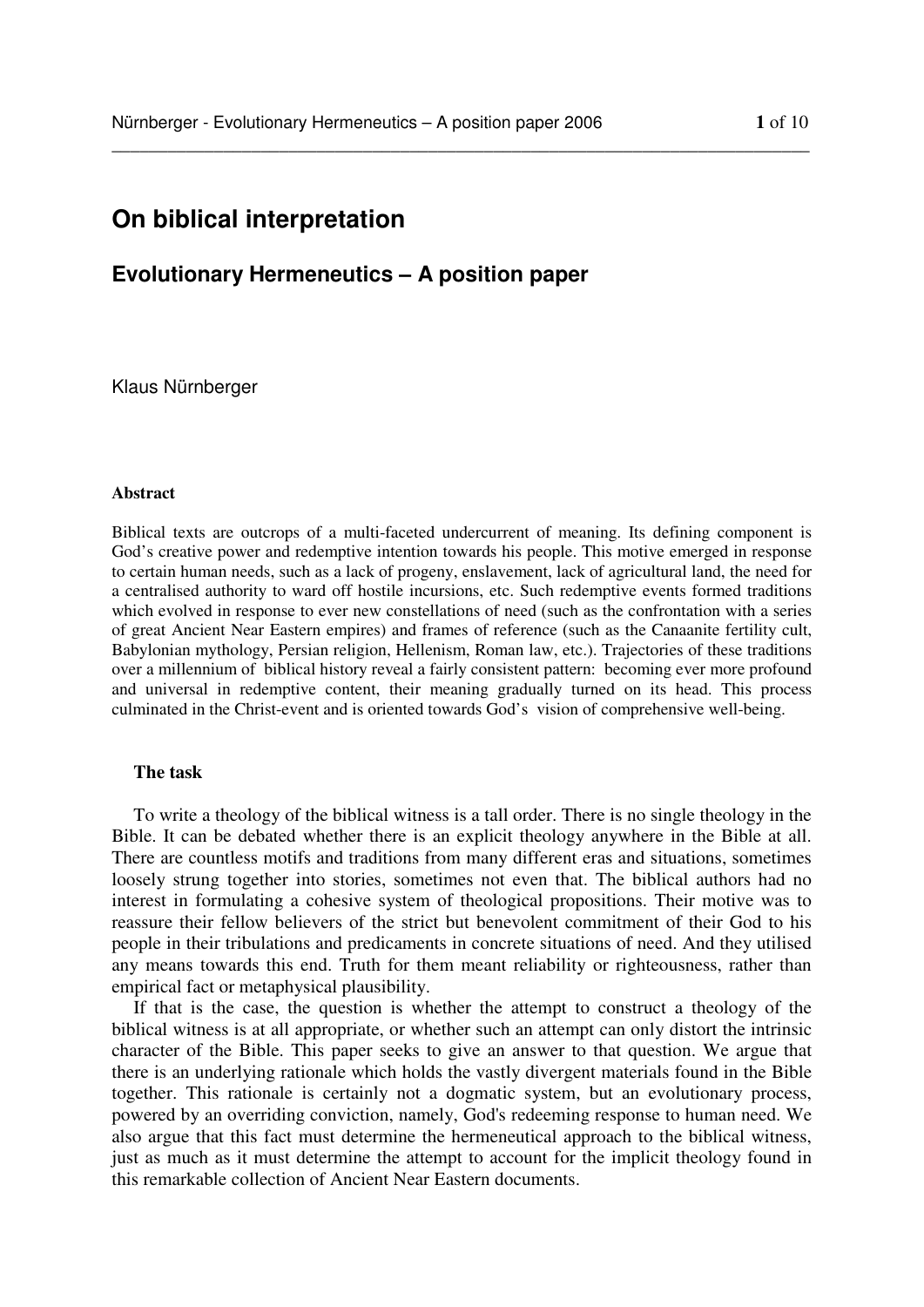The question must be asked, finally, why we engage in this exercise at all. My answer is that a theology of the biblical witness must empower us to do for our times what the biblical authors did for theirs: formulating God's response to human need. Having spent most of my career on socio-economic challenges facing the church in modern times, culminating in my book Prosperity, Poverty and Pollution (Nürnberger 1999), I felt that it was about time that I gave attention to the other side of the equation: the relevance of the primary sources of the biblical message for the pressing problems of today.

\_\_\_\_\_\_\_\_\_\_\_\_\_\_\_\_\_\_\_\_\_\_\_\_\_\_\_\_\_\_\_\_\_\_\_\_\_\_\_\_\_\_\_\_\_\_\_\_\_\_\_\_\_\_\_\_\_\_\_\_\_\_\_\_\_\_\_\_\_\_\_\_\_\_\_

## **Why we need a theology of the biblical witness**

The biblical faith has one central thrust: God's redeeming action in the world. Theology is soteriology, that is, a reflection on redemption. It has no other theme. The task of theology is to discern and clarify God's intentions and actions in the world, as proclaimed and enacted by the community of believers in biblical times. The purpose of this endeavour is to enable the community of believers of today to proclaim and enact God's intentions and actions with conviction and authority in its various contemporary situations.

According to the biblical witness, God's redeeming action is found in human history. The biblical witness is, essentially, a series of accounts of redemptive experiences. The "Word of God" is, therefore, always God's response to human constellations of need. Such accounts of divine redemption are handed over from generation to generation. This happens for one reason only, that is, to reassure the community of believers of God's ongoing commitment to his people and his redemptive intentions for his people.

Redemptive experiences thus become collective memories which form a living tradition. We speak of a living tradition because the memories of God's redeeming actions in history are constantly retrieved and applied in new situations of need. This is an ongoing process which can be observed throughout a millennium of biblical history, which continued in postbiblical times and which has to continue today. If that were not the case, biblical theology would lose its essential character and degenerate into historical curiosity or theological speculation.

To put it bluntly, therefore, we are engaging in this enterprise because contemporary humanity is confronted with pressing, if not overwhelming, predicaments, and God's response to human needs is more important now than ever before. There is no other valid theological reason. The community of believers shares the predicaments of the world in which it lives. It is in need of redemption as much as anybody else in its environment. It has to discern, appropriate, proclaim and enact the message of God's redemptive intentions for this world. This is the very rationale of its existence. Theology in turn has only one function, that is, to serve the community of believers in this task by retrieving, clarifying and formulating the message of God's intentions for contemporary situations of need.

### **The character of the biblical witness**

The question is whether we can speak of a theology of the biblical witness at all. There is no theology in the Bible which resembles the character and structure of conventional Christian dogmatics. The Bible does not begin with a theory of revelation; it does not continue with a definition of the concept of God and the Trinity; it has no single doctrine of creation and providence; it does not theorise about human sin; it does not speculate about the two natures of Christ, his states and his offices; several views co-exist concerning the Holy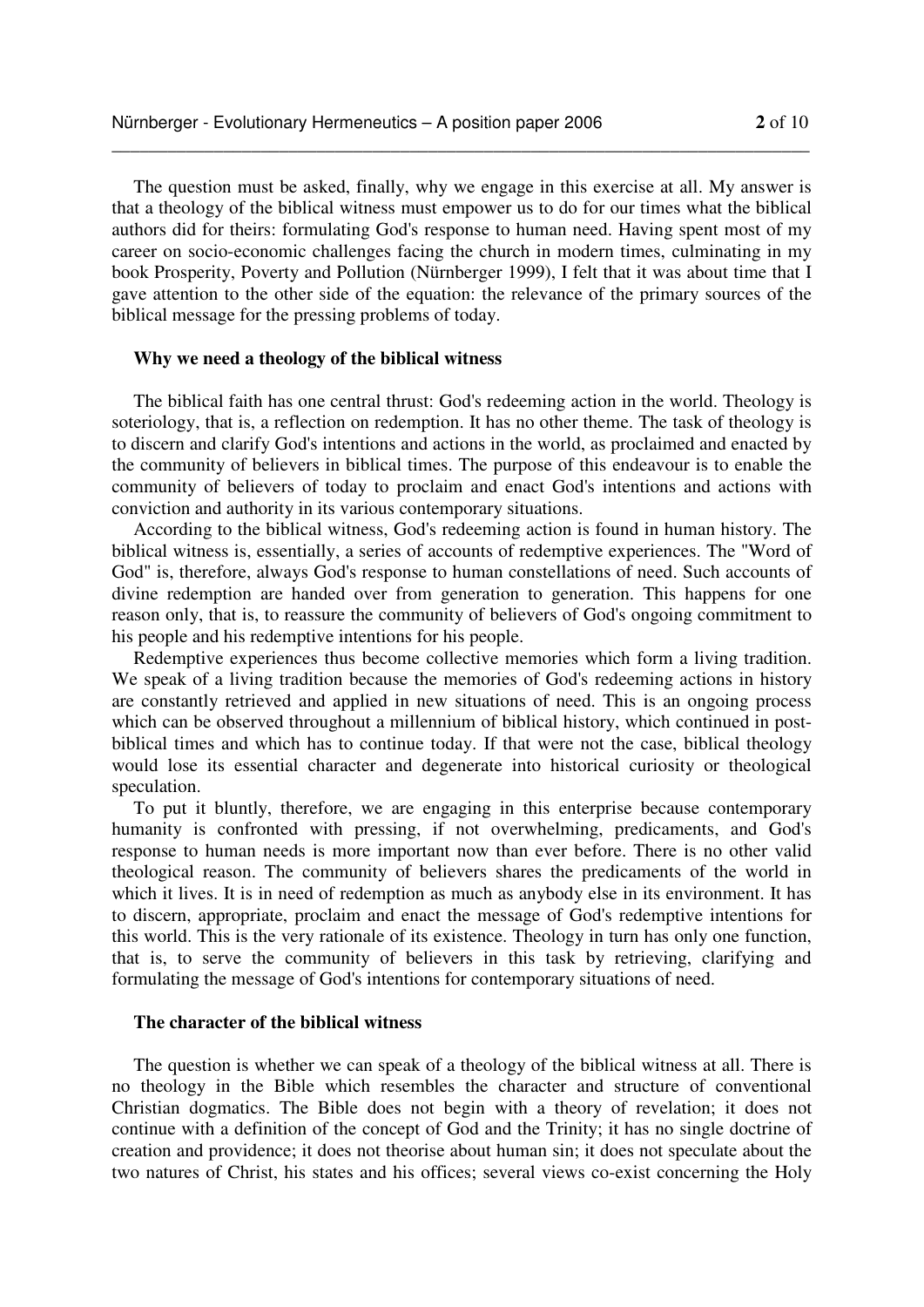Spirit and the Church; there is no unified concept of the eschatological future.

To look for a dogmatic system in the Bible is a futile exercise. To impose a dogmatic system on the Bible is a violation of its very character. The biblical witness tries to make sense of human predicaments and tells stories of how God responds to these predicaments. That is all. God is never defined in terms of a metaphysical theory; God is defined by his promises to the Patriarchs, by the liberation of Israel from Egyptian slavery, by the covenant and the law he granted to Israel, by his gift of the land, by his institution of a centralised (royal) authority to ward off the threat of hostile neighbours, by his judgment and his grace proclaimed by his prophetic messengers, by his punishment of Israel's sins through the great empires of the time, by the new beginning he granted after the exile, by the prophetic words, redeeming actions, death and new life of Jesus of Nazareth, by his ongoing presence through the Spirit in the community of believers, by the prospect of a transformation of reality as a whole. There are no speculative games in the Bible, there is only a deep-going struggle to understand what God is doing and for what reasons.

\_\_\_\_\_\_\_\_\_\_\_\_\_\_\_\_\_\_\_\_\_\_\_\_\_\_\_\_\_\_\_\_\_\_\_\_\_\_\_\_\_\_\_\_\_\_\_\_\_\_\_\_\_\_\_\_\_\_\_\_\_\_\_\_\_\_\_\_\_\_\_\_\_\_\_

## **An appropriate approach to biblical theology**

A theology of the biblical witness must reflect the character of the biblical witness. It must unearth the historical dynamics underlying its formation. It must discern what made it unfold into the large body of documents that we call the biblical Canon today. There are many precursors to such an approach, for instance in Kittel's dictionary of biblical concepts, von Rad's tradition history and Brueggemann's trajectories. But our approach goes substantially beyond what they have done.

What I propose to do in this book is that we trace the emergence and evolution of the narratives which served as paradigmatic accounts of God's redemptive intentions and actions in biblical times. The trajectories of these paradigms of salvation are woven into the fabric of faith through a millennium of biblical history like a set of golden threads. We explore the trajectories of six such paradigms: God's promises to the Patriarchs, exodus and conquest, king and empire, covenant and law, priesthood and sacrifice, and the meta-narratives of the creation and transformation of reality as such.

These paradigms emerged some time in history as responses to the concrete needs of concrete people in concrete situations. Abraham happened to be without male progeny; the Israelites happened to be enslaved by the Egyptians; they happened to be moving through the semi-desert as nomads in need of land; they happened to be harassed by neighbouring people like the Philistines; they happened to be overwhelmed by the great empires of the times; there happened to be paralytics, lepers, prostitutes and political sell-outs along the way Jesus of Nazareth walked; the Jewish and Roman authorities happened to be intolerant of challenges to their authority and wanted to get a troublesome dissident out of the way, the disciples of Jesus happened to meet with hostility when they proclaimed Christ to be the designated messianic ruler of the universe and his death on the cross a divinely ordained act of redemption.

Historically speaking all this could have been quite different. The story could have begun in Central Asia or Southern Africa and involved totally different ethnic groups; the forefathers of the Israelites could have gone to Mesopotamia rather than Egypt in search for food; the predicaments encountered on their way back could have been marauding hordes like the Huns, or epidemics like small pox; the Israelites could have been merchants rather than herdsmen; the Philistines could have settled in Asia Minor and left the Israelites in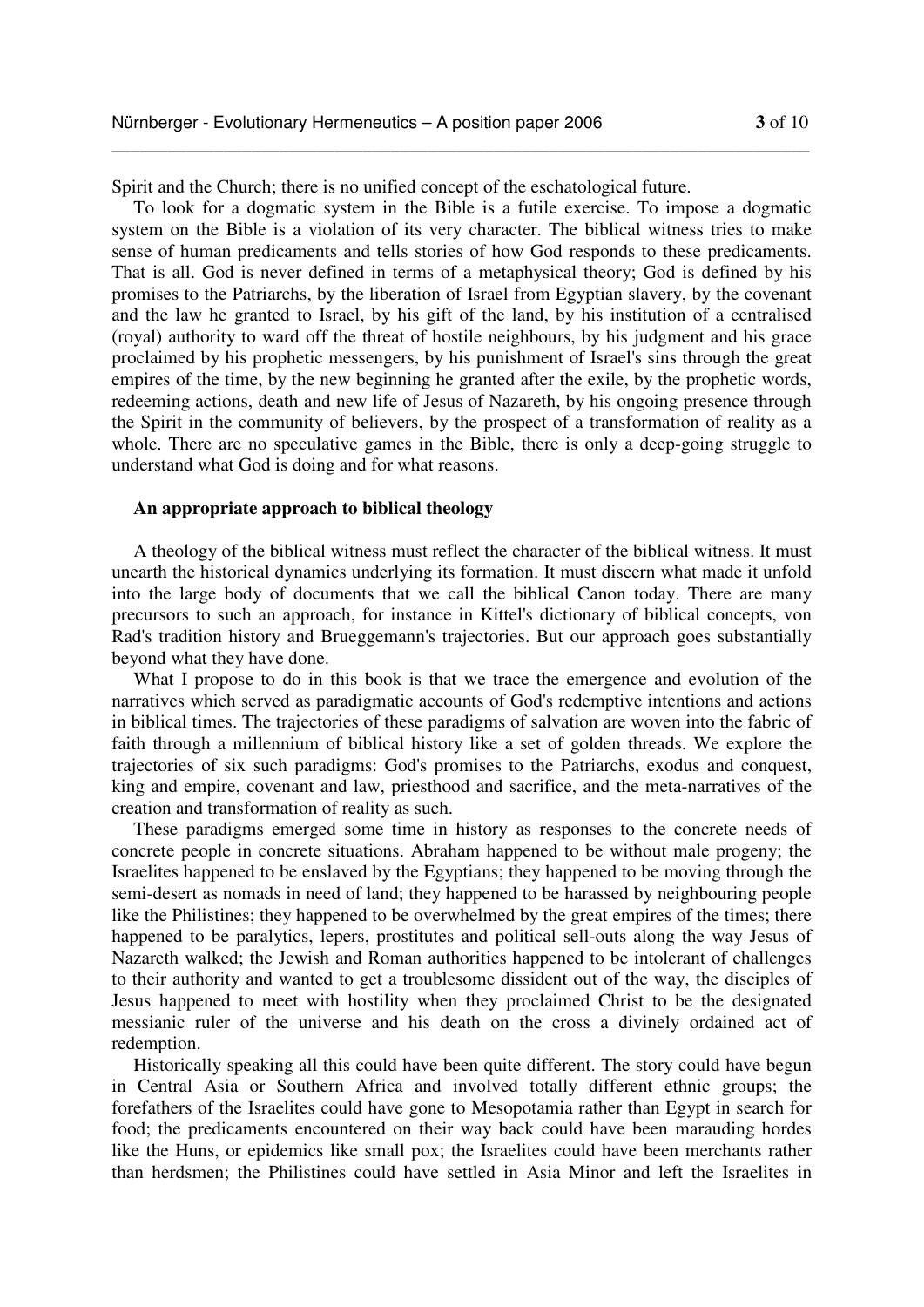peace. The Babylonians could have driven the elites of Jerusalem into the desert, rather than taking them to Babylon. Pilate could have taken Jesus to Rome rather than crucifying him.

\_\_\_\_\_\_\_\_\_\_\_\_\_\_\_\_\_\_\_\_\_\_\_\_\_\_\_\_\_\_\_\_\_\_\_\_\_\_\_\_\_\_\_\_\_\_\_\_\_\_\_\_\_\_\_\_\_\_\_\_\_\_\_\_\_\_\_\_\_\_\_\_\_\_\_

Then the entire story of God's redemptive action would have looked different. But this is how history functions. Experiences are made by concrete people in concrete situations. What happens first determines what happens thereafter. It is within the flow of history that Israel encountered the benevolence and power of this God. And it is the history of this encounter which determined the faith and the reflection of the biblical witnesses.

In retrospect believers claim that all this happened by the will of God. We do not need to dispute this, but the fact that we are confronted here with a very specific stretch of human history, involving very specific people in very specific historical situations, among thousands of other such people, each with their own historical experiences, prompts us to reflect on what precisely we mean when we speak of the will of God. The final answer of the biblical witness is clear enough on this point: Israel was nothing special; it was only privileged to become the chosen witness to God's redemptive intentions for humanity as a whole, the people with whom this particular God had begun his redemptive action in human history.

The flow of this narrative moves through the following great eras and transitions:

- 1. The pre-monarchic period
- The patriarchal component
- The "nomadic" component: exodus, desert, conquest
- The component of settled existence: patriarchs, judges, etc.
- 2. The monarchy
- the united monarchy: David and Solomon
- Israel up to 721, ending with the great dispersion
- Judah up to 586, ending with the Babylonian exile
- 3. The post-exilic restoration: the theocratic satrapy in Jerusalem
- The Persian period
- The Hellenistic period
- The Maccabean period
- 4. The Roman period
- Judaism ending with the two great wars against Rome
- The Christ-event and early Jewish Christianity
- The shift to a largely Hellenistic constituency

Redemptive narratives and paradigms did not only emerge in human history, they also evolved in human history. My research shows that, once the people of God had discerned God's redemptive intentions in a particular situation of need, the memory of this experience was called upon to reassure them in new situations of need. However, to comfort, strengthen and give direction, the old paradigm had to cover the new situation. This means that it had to be adapted, reinterpreted and reformulated so as to express its underlying rationale more adequately for every new situation at hand. The ancient authors had no qualms in changing such sacred stories, moral norms or ritual procedures because, for them, the criterion of truth was not historical correctness, but divine reliability in the face of human predicaments.

The case studies offered in this book will show that, over a millennium of biblical history, this process led to drastic changes. In most cases the original meaning was turned on its head. Male progeny played a fundamental role in the beginning; it played no role in the end. Abraham needed a son, while Jesus and Paul were not even married. In the beginning Israel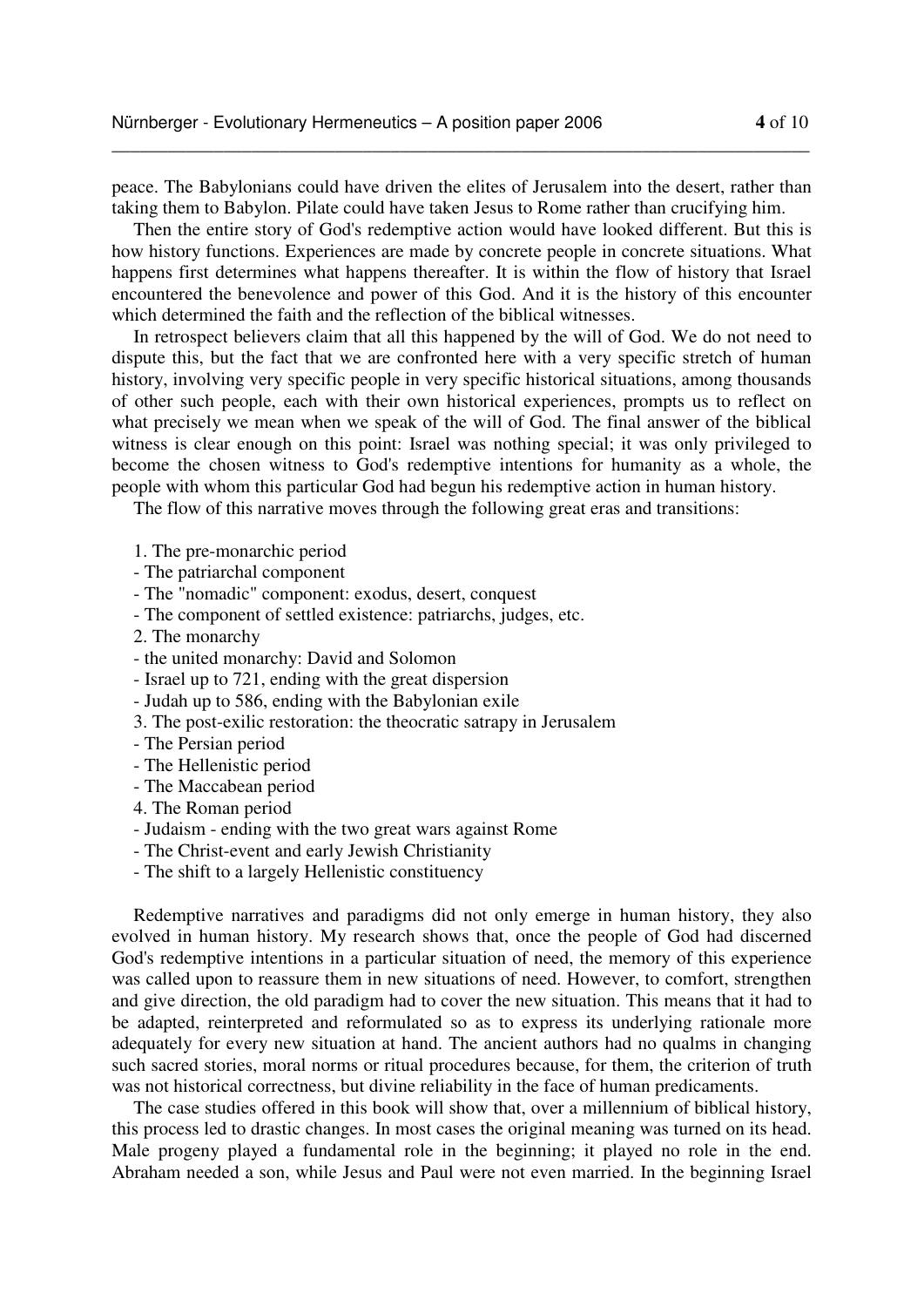felt called upon to drive out the pagan inhabitants of Palestine; in the end all people were invited to become part of the people of God. In the beginning the king was a brutal dictator, in the end he was a suffering servant. In the beginning, humans offered their first born to God; in the end God offered his first born to humanity. It is this dynamic thrust of the tradition which we set out to explore.

\_\_\_\_\_\_\_\_\_\_\_\_\_\_\_\_\_\_\_\_\_\_\_\_\_\_\_\_\_\_\_\_\_\_\_\_\_\_\_\_\_\_\_\_\_\_\_\_\_\_\_\_\_\_\_\_\_\_\_\_\_\_\_\_\_\_\_\_\_\_\_\_\_\_\_

## **The significance of biblical theology for us today**

It is a most remarkable, intensely exciting phenomenon. Theologically it implies that in his redemptive pursuits God meets the people where they are, not only in terms of their concrete historical predicaments, but also in terms of their levels of understanding. He takes them by the hand and, through a whole series of historical experiences, leads them not only to a higher level of well-being, but also to a more appropriate understanding of his intentions. One could say that God himself became, as Paul formulated it in 1 Cor 9:19ff, a Jew to the Jew and a weak person to the weak, so as to save them all.

In consequence, it is the thrust of the rationale underlying the evolution of these narratives which we should heed when we read the biblical Scriptures. What seemed to be redemptive in one stage of history, for instance the rigid exclusiveness of the Jewish nation, no longer appeared to reflect God's redemptive will in a subsequent situation. A particular text is bound to be misunderstood if it is not seen in the context of what happened before and what happened thereafter.

Let me quote a drastic example: in Ex 21;2-11 we find an ancient Israelite family law, according to which slavery was not only entirely legitimate, but a father was entitled to sell even his own daughter into slavery. Fortunately this was not God's last word on family relations! In Gal 3:23ff the insight dawned that in Christ, that is, in the new redeemed humanity, we are all set free. So we all share the same level of dignity, whether Jews or Greeks, male or female, slave or free.

Unfortunately there were setbacks, where Paul and his disciples reverted back to patriarchal assumptions. It took some time - an awful lot of time! - for Christians to discover that the very institution of slavery was incompatible with this new insight. And it took even more time to discover that women are of equal dignity with men. If we mistook Ex 21 as God's Word for us today, we would seriously misunderstand God's will and commit terrible injustices in the name of God.

Once we have understood what the motivation is that drives the underlying current of meaning forward, that is, God's redemptive response to human needs, we are able to extrapolate it into contemporary situations of need. Each of the trajectories which we trace in this book, therefore, ends with a reflection on what its message could imply for us today.

We can say, for instance, that responsibility before God overrides parental and ancestral authority (patriarchal paradigm); that oppressed population groups should not have to flee from the country of their birth, but enjoy freedom, dignity and prosperity where they are (exodus and conquest); that rulers are not entitled to conquer and oppress, but to serve those entrusted to their care (royal paradigm); that God does not demand sacrifices from us for himself, but invites us to join the sacrificial life of Christ to the benefit of others (priesthood and sacrifice); that conditional acceptance leads to exclusion and enmity, while unconditional acceptance leads to growth and maturity (covenant and law); that while the stability of reality (expressed in creation) is important, the transformation of reality (expressed in eschatology) may be of greater importance.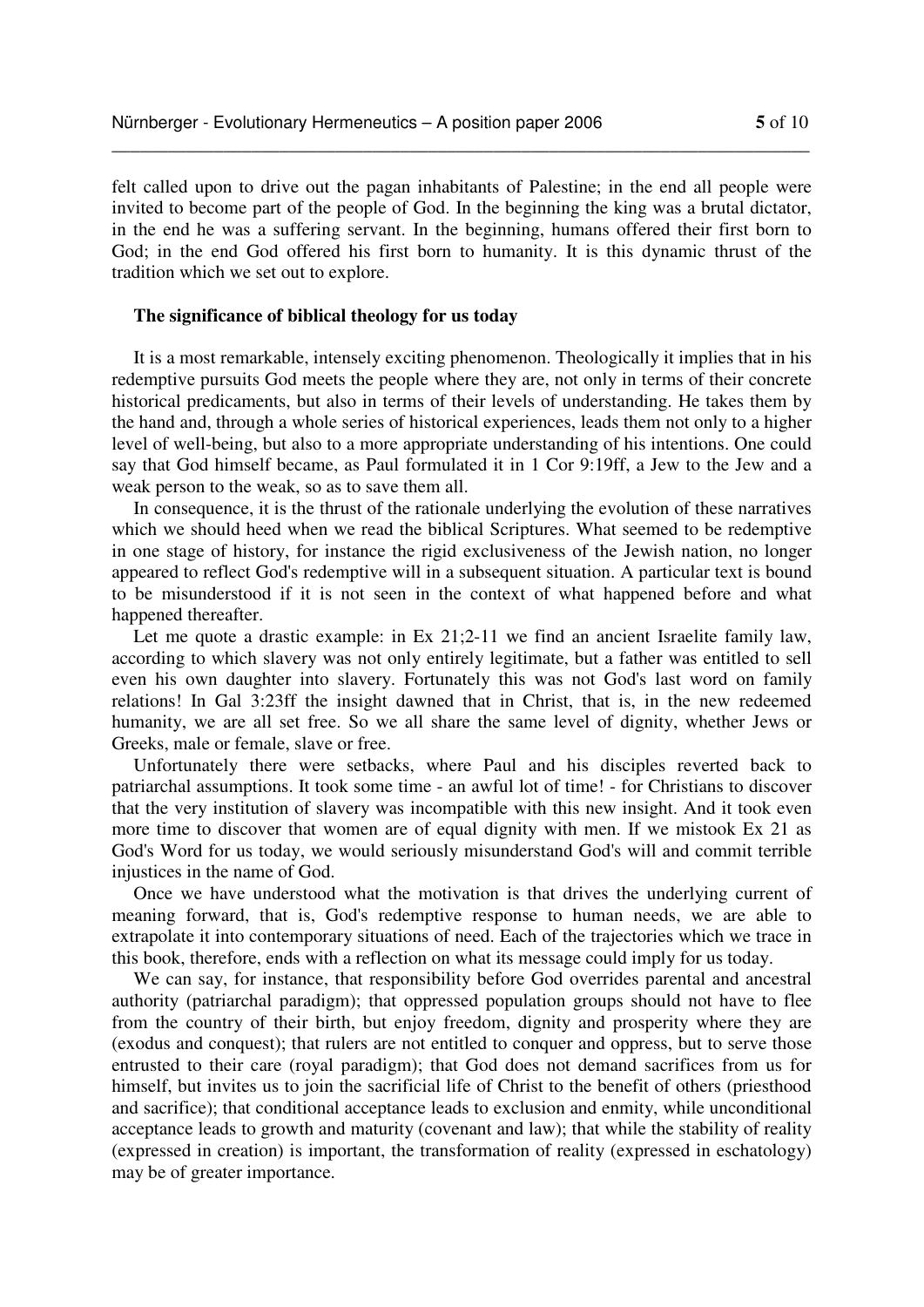It is these clues which allow us to develop a more comprehensive soteriology (concept of redemption) for our times. Our trajectories show that, according to the biblical witness, God has a vision for his world, the vision of comprehensive well-being. They also show that any deficiency in well-being in any dimension of life is the target of God's immediate concern.

\_\_\_\_\_\_\_\_\_\_\_\_\_\_\_\_\_\_\_\_\_\_\_\_\_\_\_\_\_\_\_\_\_\_\_\_\_\_\_\_\_\_\_\_\_\_\_\_\_\_\_\_\_\_\_\_\_\_\_\_\_\_\_\_\_\_\_\_\_\_\_\_\_\_\_

There are immanent needs, such as physical, emotional, cultural, social, economic, political and environmental needs, and there are transcendent or spiritual needs, namely the need for meaning, acceptance and authority. The spiritual needs are rooted in the immanent needs. It is when we contract AIDS, when our marriage breaks down, when we are unemployed, when we are oppressed, or when our land gets so eroded that it no longer feeds our families, that we begin to doubt the meaning of life, our acceptability and our authority to change the situation.

Moreover, the biblical witness shows that God's redemptive action is always mediated through earthly events and human actions. God uses his creation as instruments for his purposes. Those who are reached by God's love become involved in this love. We can never say that when God acts, we do not have to act and vice versa. On the contrary, God's action prompts and empowers our action. If God would not act, we would not be able to act in the first place. Conversely, because God is at work, we can get involved in his work - fully confident that God will use whatever we try to do in his name for his purposes.

A theology of the biblical witness would remain deficient if these extrapolations into our times were neglected. Throughout biblical history the message was formulated as God's response to ever new situations of need. If we want to remain truly biblical, we have to reach beyond the biblical texts and do for our times what the biblical authors did for theirs. That is why the last chapter of this book draws out the historical findings of our research towards the formulation of a contemporary soteriology.

#### **The inadequacy of alternative approaches**

This then is the approach that I have spelt out in considerable detail in a volume entitled *Theology of the Biblical Witness: an evolutionary approach* (Berlin and Münster: LIT, 2002). I also wrote a more accessible and popular version entitled *Biblical Theology in Outline: The vitality of the Word of God* (Pietermaritzburg: Cluster Publications / Pretoria: CB Powell Bible Centre, 2004). For clarity's sake let me contrast it briefly with the most common ways of reading the Bible. We can distinguish at least four of these:

**Above-the-text reading.** Here a pre-conceived doctrine, or an entire dogmatic system, is imposed on the biblical Scriptures. The dogma is taken to be the truth of God. This system is first developed in terms of its own internal logic. Then particular texts are selected from all over the Bible which seem to back up the doctrinal contentions, irrespective of their historical contexts. It should be clear that this approach does not listen to the voice of the biblical witness but imposes its own insights on the texts.

**Behind-the-text reading**. This is the historical-critical approach to the Bible. It tries to establish which historical developments have led to the texts. The assumption is that God has revealed his truth in biblical history once and for all, and that it is our task to establish what exactly the texts wanted to say when they were first formulated. We cannot do without historical research if we want to take the biblical witness seriously. But historical research alone is certainly not enough to reveal the inner thrust of the biblical witness.

**Before-the-text reading.** Here the believers assume that God speaks to them within their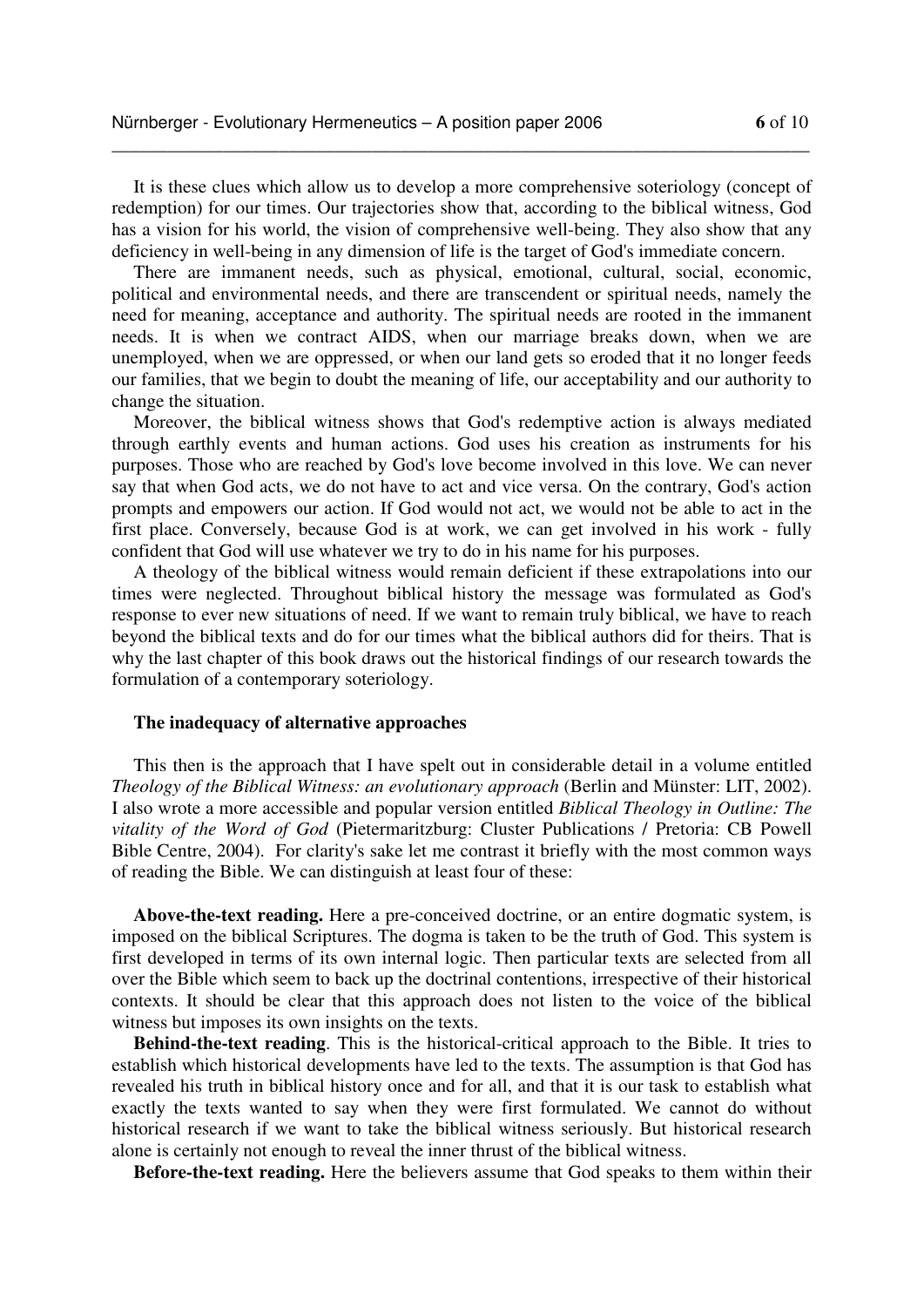own contemporary situations. The texts are used to clarify what believers expect God to say to them here and now anyway. To put it differently, believers allow biblical texts to throw light on their current situations. What their authors once wanted to say to their ancient audiences, is of no consequence. The only function of the texts is to mirror the life of the readers. As far as they seem to have nothing to say here and now, they are deemed to be irrelevant.

\_\_\_\_\_\_\_\_\_\_\_\_\_\_\_\_\_\_\_\_\_\_\_\_\_\_\_\_\_\_\_\_\_\_\_\_\_\_\_\_\_\_\_\_\_\_\_\_\_\_\_\_\_\_\_\_\_\_\_\_\_\_\_\_\_\_\_\_\_\_\_\_\_\_\_

**In-the-text reading.** Many Christians assume that the biblical Canon is God's Word as it stands, because God has spoken and is speaking through these chapters and verses. Scholars belonging to this school have argued that the history which led to the canonical body of documents is unimportant for the truth contained in the Canon. The needs of the present situation, too, cannot be decisive. If it is God's Word, it remains the same forever and is valid at all times and in all situations. This approach is akin to above-the-text reading because it imposes a-historical assumptions on a historical body of literature.

To contrast it with these four alternatives, the approach I developed in my books can be termed **below-the-text reading**. It unearths the undercurrent of meaning moving below individual texts in the direction of God's vision of comprehensive well-being. It aims at retrieving the relevance and the power of this undercurrent of meaning for us today.

## **Critique of conventional approaches**

It is clear that none of the conventional approaches are able to do justice to the historical character of the Word of God as we have depicted it above. We read in the prologue to John's Gospel that the Word became flesh (Jn 1:14). This verse obviously refers to Jesus Christ, but it is also applicable to God's self-communication before and after the Christ event. Flesh means human reality - and human reality is in historical flux. Jesus lived a human life, and this life was located within the context of the history of the people of Israel. The biblical faith is firmly rooted in this world.

In consequence, these approaches are also not capable of discerning the inner dynamic of the Word of God. As we have seen, there is a powerful thrust in the development of the meaning which the texts convey. The biblical scriptures do not constitute a static mosaic of individual truths. They document faith in God's continuous action to overcome human depravity, error and suffering from within. The Word of God is a dynamic force moving through space and time to achieve God's redemptive purposes. There is nothing static about the Word of God.

These approaches are, therefore, also not able to account for the progression from the Old and the New Testament. Most of them leave the inter-testamentary period out of account - as if God was not at work between the exile and the birth of Christ. Many Christians, theologians and laity alike, ignore the Old Testament altogether, or read it very selectively, or spiritualise it beyond recognition.

Many Evangelical theologians, for instance, concentrate on the New Testament and read the gospel of Christ back into the Old Testament. The liberation from Egyptian slavery then becomes the liberation from evil desires; the conquest of Palestine becomes the mission to evangelise the world; the Israelite king becomes Jesus as Lord of your heart. But the Old Testament never says all that. Many liberation theologians, in contrast, find their clues in the Old Testament and project the exodus, interpreted as a liberation struggle, into the New Testament. Then Jesus becomes a new Moses who overpowers oppressors and exploiters. The fact is, however, that the New Testament hardly utilises the exodus paradigm at all.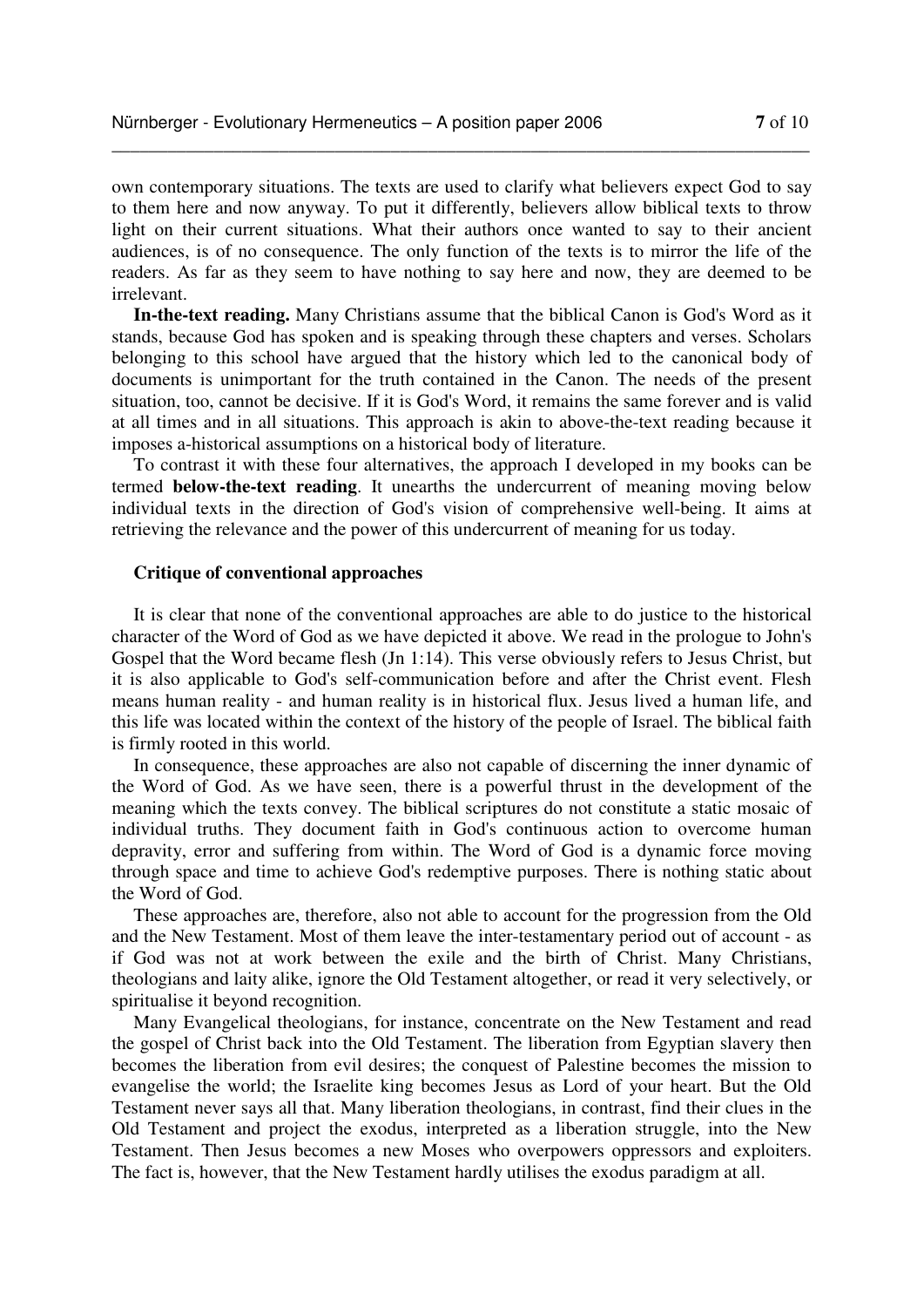## **In search of contemporary relevance**

These approaches are also not able to bridge the "ghastly historical gap" between antiquity and the contemporary situation. Biblical imagery no longer seems to fit our experience of reality. Many of our urbanites have never seen shepherds and sheep. Modern armies no longer fight wars with swords and shields, but with submachine guns and ballistic missiles. Travellers no longer use horse-drawn carriages, but cars and jet liners. The range of parallels between our world and their world becomes ever smaller. We no longer seem to be living on the same planet.

\_\_\_\_\_\_\_\_\_\_\_\_\_\_\_\_\_\_\_\_\_\_\_\_\_\_\_\_\_\_\_\_\_\_\_\_\_\_\_\_\_\_\_\_\_\_\_\_\_\_\_\_\_\_\_\_\_\_\_\_\_\_\_\_\_\_\_\_\_\_\_\_\_\_\_

Our tools for understanding and interpreting reality have also changed dramatically. We know that the earth is not a platform resting on pillars, surrounded by a huge canopy to keep out the ocean above, but a tiny planet circling one of the minor suns in a universe of billions of galaxies. It is futile to try and harmonise the accounts of creation found in the Bible with the scientific theories of quantum physics, evolution and entropy. Similarly, if somebody had told the contemporaries of Jesus that diseases are caused by tiny creatures called viruses and bacteria, they would have thought he/she was dreaming. On the other hand, if you tell secularised people today that diseases can be healed through exorcising demons, they pity you for your ignorance and superstition.

Our value system has also changed dramatically. For this reason the ancient paradigms no longer seem to work for us - at least not in so far as the world is dominated by the modern worldview. We no longer depend on progeny to establish our right of existence, as the patriarchal paradigm suggests, but on technological expertise and economic achievement. In fact, modernity rejects the very principle of a patriarchal order and insists on gender equality. We no longer escape from an oppressive system into a desert, as the exodus paradigm suggests, but try to democratise such a system. We hopefully no longer drive people off the land when we need economic resources, as the conquest paradigm suggests, but enter into trade relations with them. We no longer expect authoritarian kings to safeguard political stability, as the royal-imperial paradigm presupposes, but entrust our politics to democratically elected parliaments. Looking for answers to modern problems in the Bible can be thoroughly misleading!

It can also be futile. Most of our contemporary problems have no precedents in the biblical Scriptures. Examples are the conflict between capitalism and socialism; the role of trade union movements and multinational corporations; a globalised market which marginalises great masses of people; the rampant growth of the world population; the depletion of scarce resources; the pollution of the environment; a technology which is able to manipulate human genes and blow the earth to pieces with nuclear warheads; an advertising and entertainment industry which glorifies sex and violence through mass media such as television and the internet for the sake of profit.

Conversely, many of the problems that people had in biblical times are no longer our problems and to busy ourselves with such issues is a waste of time. What does it matter, after all, whether milk and meat are served in the same dish! Deities like Ba'al and Marduk, whom the Israelites were told to shun at the peril of death, have long disappeared from the scene. We no longer believe that menstruation or bleeding at child birth makes a woman unclean. We no longer think that the blood of cattle must be sprinkled on altars to achieve the purity of the nation. And so we could continue.

The danger is, then, that the imagery used by the Christian tradition becomes so far removed from the reality we experience today that it is no longer able to communicate the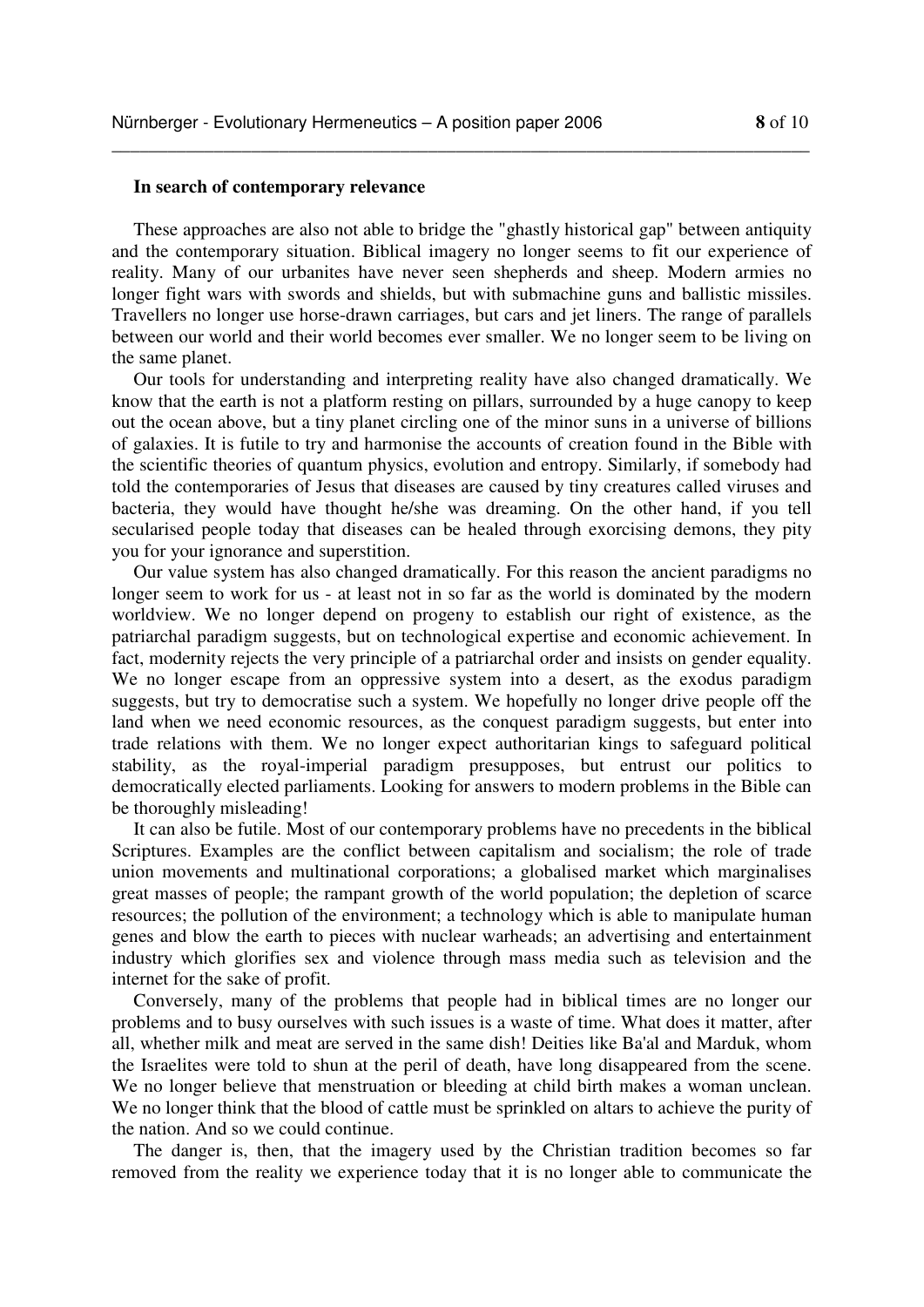\_\_\_\_\_\_\_\_\_\_\_\_\_\_\_\_\_\_\_\_\_\_\_\_\_\_\_\_\_\_\_\_\_\_\_\_\_\_\_\_\_\_\_\_\_\_\_\_\_\_\_\_\_\_\_\_\_\_\_\_\_\_\_\_\_\_\_\_\_\_\_\_\_\_\_

precious and indispensable message of the biblical witness. To outsiders, it sounds like the language of a fairy tale. To insiders, it suggests that the realm of God is a realm completely distinct and removed from everyday life, a realm which you can enter only through spiritual exercises and Sunday services.

In both cases the biblical message is no longer able to unravel the concrete problems we encounter on a daily basis. You do not talk about God at the stock exchange, the conveyer belt, the laboratory, or the soccer field. For all intents and purposes it is irrelevant in the spheres of life that really matter, such as science, technology, business and politics. In short, the Word of God is left without an audience and the world is left without its vibrant and redeeming message.

## **What is canonical in the Canon?**

Ultimately, our task is to formulate God's Word for our contemporaries. Hermeneutics must lead to Theology, Theology must serve the church to proclaim and enact the Word of God. Theology needs at least some guideline to remain on track. Canon means guideline. Other historical guidelines have been: the Creeds, classical dogmatic systems and denominational confessions. Because it constitutes the historical mainspring of the biblical faith, the biblical Canon has always been the most fundamental of these guidelines.

However, our observations in the last section have revealed serious problems connected with the use of the biblical scriptures as a guideline to divine truth. Our approach offers a new understanding of the function of the Canon. The truth of God is not gained by freezing momentary situations into timeless monuments, but by observing the flux of experienced reality in the presence of a redeeming God. The truth is a dynamic power which is at work in human history. Individual texts are like single frames of a movie film. We all know from family photos that snap shots can distort reality beyond recognition. What matters for us is the plot of the movie as it unfolds in all its vivid and differentiated nuances.

In the biblical witness, single narratives merge into a larger story. According to the biblical texts, the story of God with humanity unfolded and reached a climax in the Christ event. It has continued its journey through time and space ever since. Nowhere is it said that God's story with us has come to an end. Christ is always ahead of us, constantly luring us into the future of God. This means that the Canon, as the prime witness to God's story with us, cannot be closed. It has never closed itself; the decision of the church to close the Canon is extra-biblical. The closure of the Canon is like cutting off a living stream by means of a dam wall. The result is that the water dries up for those living down-stream. If it is to witness to the redeeming action of God in history, the Canon must be open.

However, the concept of an open Canon does not imply that we are entitled to add extrabiblical documents, dogmatic systems, or ecclesial traditions to the biblical Canon. That would deprive the Christian churches of their common foundation and the authority of their primary documents. The Protestant Reformation was right in rejecting the dogmatic tradition as a primary norm. An open Canon is rather like the barrel of a gun - limited in length, but open in front. The barrel is indispensable because it guides the bullet in the direction of its target. Without the barrel the bullet could stray off in any direction. But it is the bullet which matters, not the barrel.

The bullet stands for the Word of God, its target for the vision of God, and its range for the future of God. This is a dynamic, historically responsible concept of canonicity. It does not idolise the Canon, nor does it relativise it. It claims neither inerrancy nor timeless validity, yet